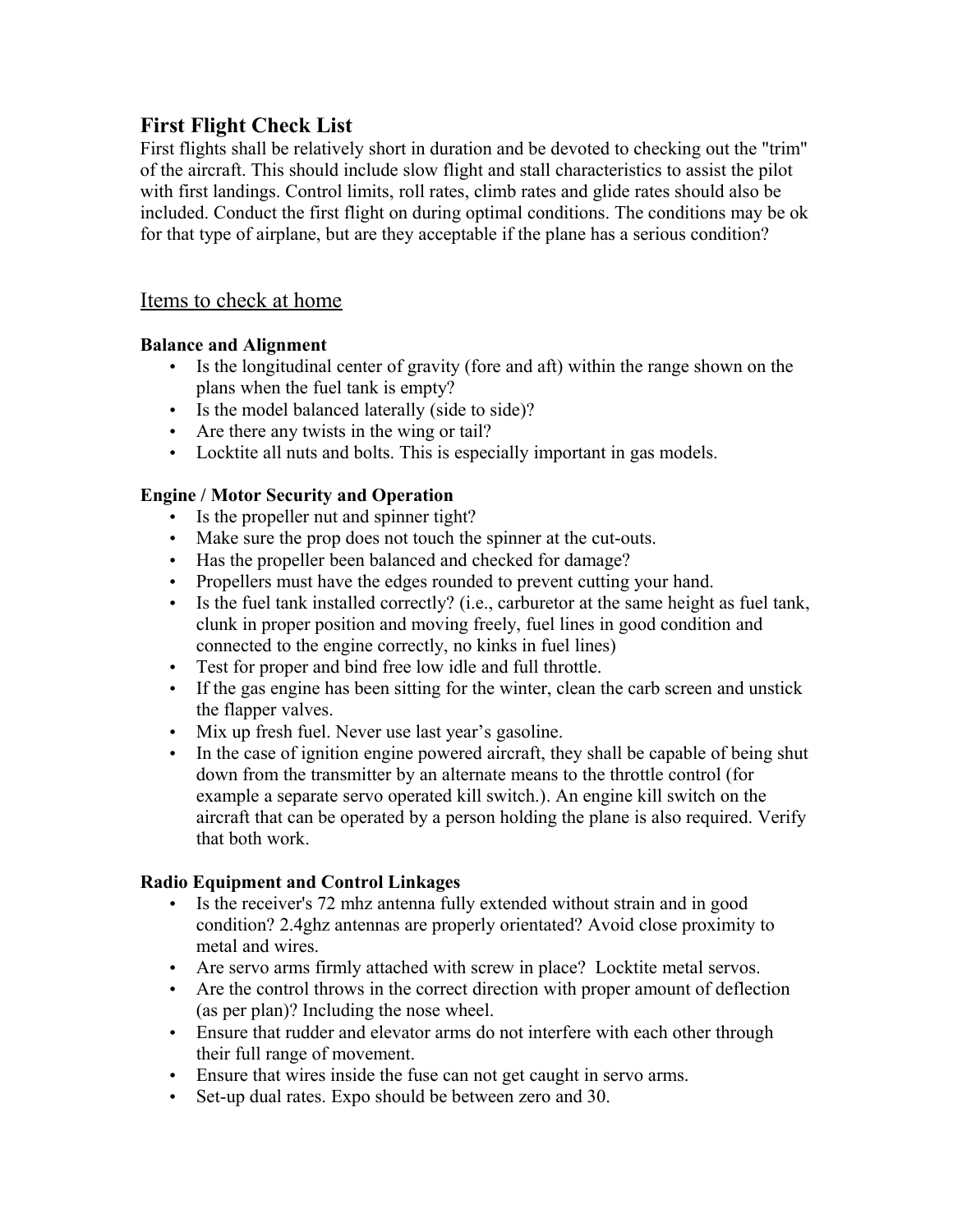- Ensure that batteries are secure and can resist flight Gs. (up or down)
- Trim steps should be set to course so you can make large trim changes quickly.
- Test servo current draw to detect a bad servo or binding pushrod.
- Control surfaces must return to center after deflection.
- Test voltage at end of long wire runs to detect excessive voltage drop.
- Verify the failsafe works and throttle goes to idle in the event of signal interruption by turning off the transmitter and observing the results. Separate failsafe devices can be added if you receiver does not have this feature.
- Servo and control horn arms should be 90 degrees to pushrod when centered.
- Battery connectors and servo extensions held together with clips or ties.
- Batteries (especially new and old ones) are tested and cycled.
- A dual battery system for redundancy with separate switches for each battery is suggested for larger models.
- Are all control surfaces securely attached? (i.e., hinges glued, pinned). Pull on each one to test.
- Hinge gaps should be sealed or less than  $1/16$ ".
- Are all the clevises closed? (keepers or fuel tubing should be fitted to ensure they stay closed) Are the rods threaded into the ends enough?
- Turn on the radio and check for slop in the control linkages by grabbing the outboard end of the control surface and gently moving it up and down . It should not move more than a degree or so. Too much free movement can result in flutter.
- Check for control springiness. Hold or clamp the control surface so that it can not move. Apply a load to surfaces by moving the transmitter stick slightly and check for any flexing of control cables/rods. Watch the linkage for twisting of the horn or servo arm or flexing of the pushrod. Ball linkages are a prime cause of twisting arms.
- Check for binding and erratic servo performance. Slowly move servos through their complete range not just jamming the sticks back and forth. Be sure they operate smoothly throughout the entire control range.

## At the field before the first flight

### **Control Surfaces and Linkages**

• Are all the clevises closed? (keepers or fuel tubing should be fitted to ensure they stay closed)

### **Engine / Motor Security and Operation**

- Is the propeller nut and/or spinner tight?
- Test for proper and bind free low idle and full throttle. Does the throttle trim tab shut down the engine?
- Fill tank and visually verify that it is full. Drain the tank using the tube that goes to the carb and visually verify that it is empty. If you use a drain line that goes to the bottom of the front of the tank, hold the nose high as you empty with the engine pickup line to test that it is not mixed up with the drain line.
- Check for bubbles in the fuel line while the engine is running.